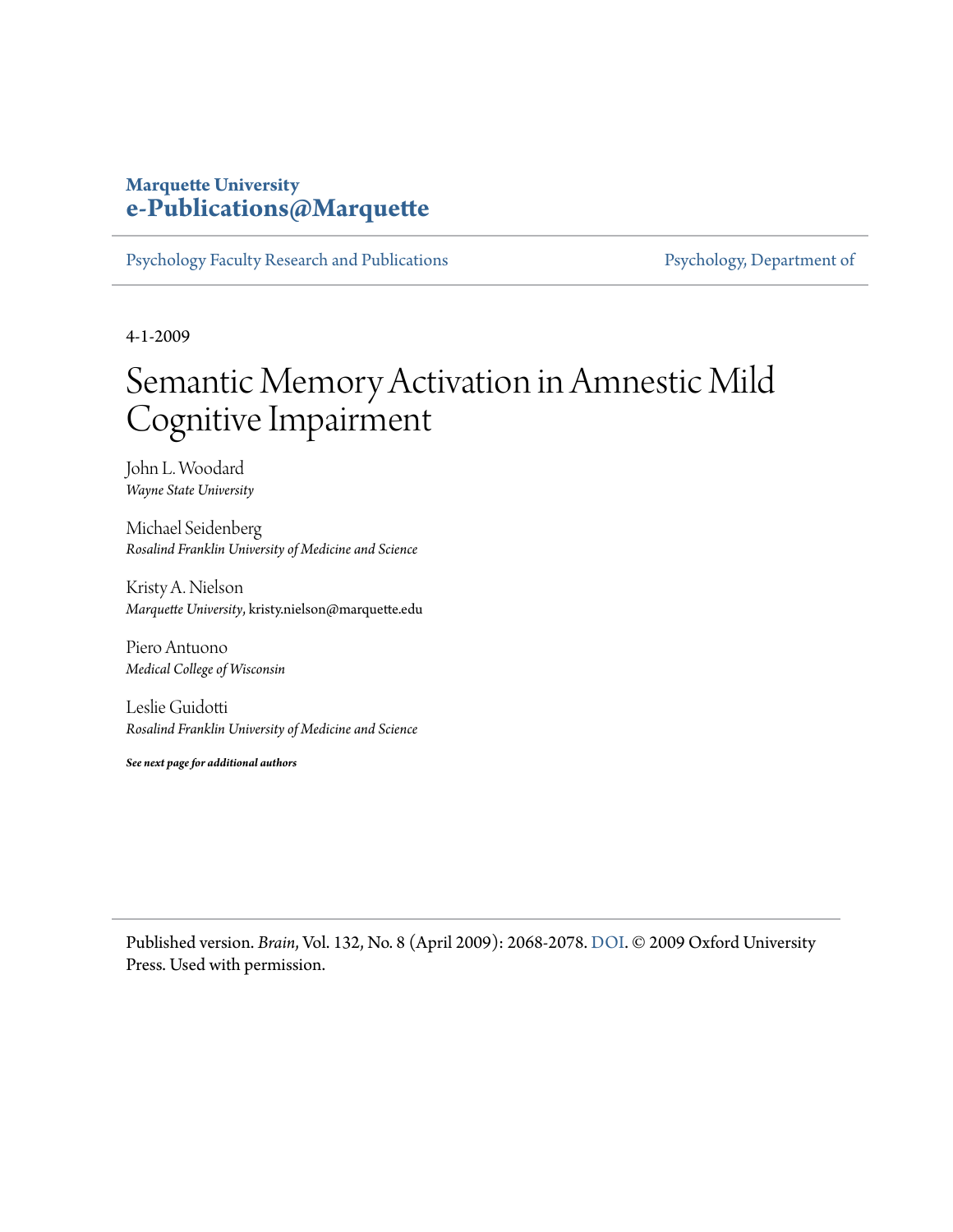### **Authors**

John L. Woodard, Michael Seidenberg, Kristy A. Nielson, Piero Antuono, Leslie Guidotti, Sally Durgerian, Qi Zhang, Melissa A. Lancaster, Nathan Hantke, Alissa Butts, and Stephen M. Rao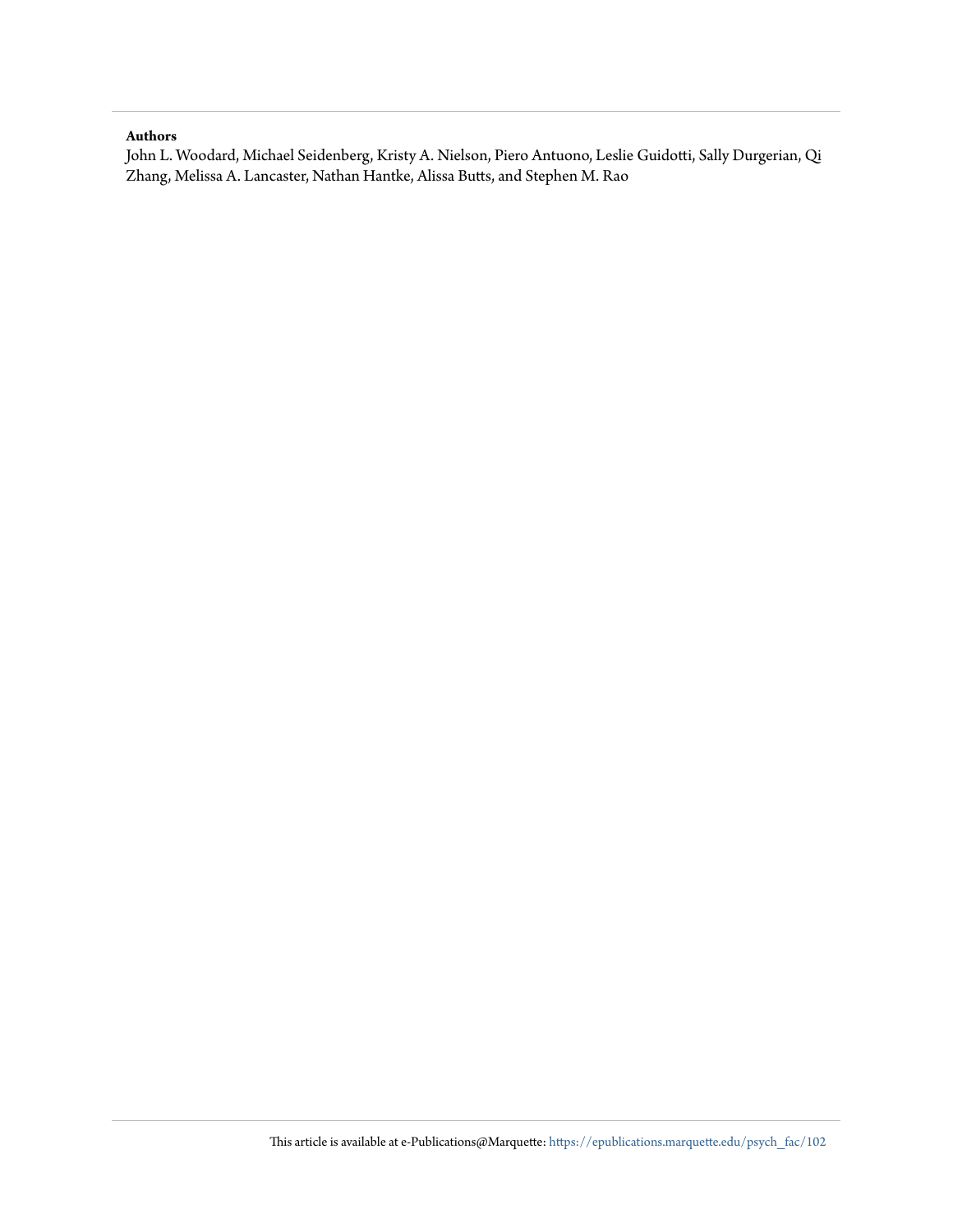BRAIN

# Semantic memory activation in amnestic mild cognitive impairment

J. L. Woodard,<sup>1</sup> M. Seidenberg,<sup>2</sup> K. A. Nielson,<sup>3,4,5,6,7</sup> P. Antuono,<sup>5,7</sup> L. Guidotti,<sup>2</sup> S. Durgerian,<sup>5,7</sup> Q. Zhang,<sup>5,7</sup> M. Lancaster,<sup>2</sup> N. Hantke,<sup>3</sup> A. Butts<sup>3</sup> and S. M. Rao<sup>5,7,8</sup>

1 Department of Psychology, Wayne State University, Detroit, MI, USA

2 Department of Psychology, Rosalind Franklin University of Medicine and Science, North Chicago, IL, USA

3 Department of Psychology and the Integrative Neuroscience Research Center, Marquette University

4 Foley Center for Aging and Development, Medical College of Wisconsin, Milwaukee, WI, USA

5 Functional Imaging Research Center, Medical College of Wisconsin, Milwaukee, WI, USA

6 Department of Psychiatry, Medical College of Wisconsin, Milwaukee, WI, USA

7 Department of Neurology, Medical College of Wisconsin, Milwaukee, WI, USA

8 Schey Center for Cognitive Neuroimaging, Neurological Institute, Cleveland Clinic, Cleveland, OH, USA

Correspondence to: Stephen M. Rao, PhD, Schey Center for Cognitive Neuroimaging, Neurological Institute, Cleveland Clinic, 9500 Euclid Ave./U10, Cleveland, OH 44195, USA E-mail: raos2@ccf.org

Cognitively intact older individuals at risk for developing Alzheimer's disease frequently show increased functional magnetic resonance imaging (fMRI) brain activation presumably associated with compensatory recruitment, whereas mild cognitive impairment (MCI) patients tend not to show increased activation presumably due to reduced neural reserve. Previous studies, however, have typically used episodic memory activation tasks, placing MCI participants at a performance disadvantage relative to healthy elders. In this event-related fMRI study, we employed a low effort, high accuracy semantic memory task to determine if increased activation of memory circuits is preserved in amnestic MCI when task performance is controlled. Fifty-seven participants, aged 65-85 years, comprised three groups (n=19 each): amnestic MCI patients; cognitively intact older participants at risk for developing Alzheimer's disease based on having at least one ApoE  $\varepsilon$ 4 allele and a positive family history of Alzheimer's disease (At Risk); and cognitively intact participants without Alzheimer's disease risk factors (Control). fMRI was conducted on a 3T MR scanner while participants performed a famous name discrimination task. Participants also underwent neuropsychological testing outside the scanner; whole brain and hippocampal atrophy were assessed from anatomical MRI scans. The three groups did not differ on demographic variables or on fame discrimination performance (>87% correct for all groups). As expected, the amnestic MCI participants demonstrated reduced episodic memory performance. Spatial extent of activation (Fame—Unfamiliar subtraction) differentiated the three groups (Control = 0 ml, At Risk = 9.7 ml, MCI = 34.7 ml). The MCI and At Risk groups showed significantly greater per cent signal change than Control participants in 8 of 14 functionally defined regions, including the medial temporal lobe, temporoparietal junction, and posterior cingulate/precuneus. MCI participants also showed greater activation than Controls in two frontal regions. At Risk, but not MCI, participants showed increased activity in the left hippocampal complex; MCI participants, however, evidenced increased activity in this region when hippocampal atrophy was controlled. When performance is equated, MCI patients demonstrate functional compensation in brain

Received January 13, 2009. Revised April 3, 2009. Accepted April 28, 2009. Advance Access publication June 10, 2009 The Author (2009). Published by Oxford University Press on behalf of the Guarantors of Brain. All rights reserved. For Permissions, please email: journals.permissions@oxfordjournals.org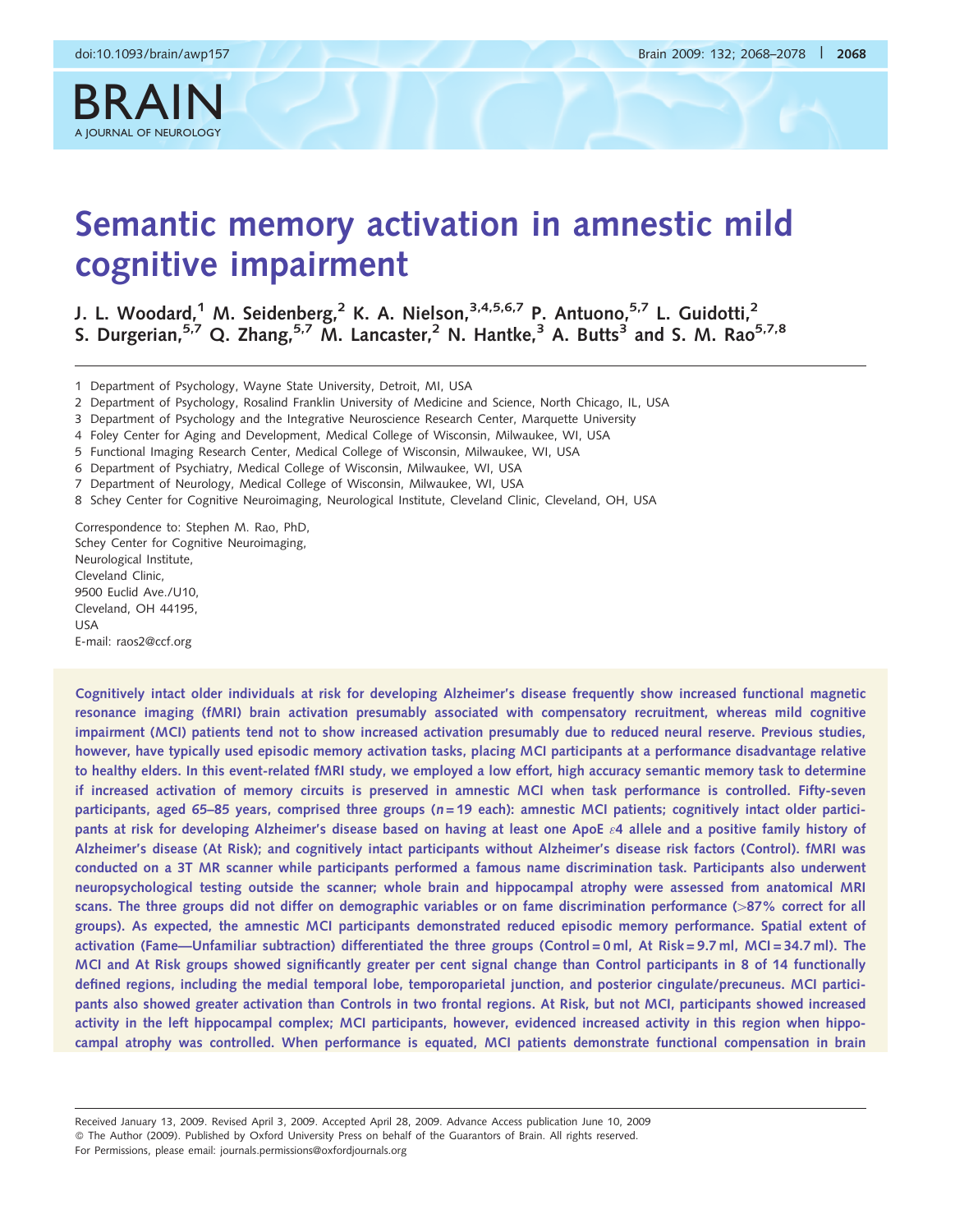regions subserving semantic memory systems that generally equals or exceeds that observed in cognitively intact individuals at risk for Alzheimer's disease. This hyperactivation profile in MCI is even observed in the left hippocampal complex, but only when the extent of hippocampal atrophy is taken into consideration.

Keywords: Area under the curve (AUC); fMRI; semantic memory; mild cognitive impairment; APOE  $\varepsilon$ 4 Abbreviations: DRS-2 = Mattis Dementia Rating Scale-2; fMRI = functional magnetic resonance imaging; GDS = Geriatric Depression Scale; HRF = haemodynamic response function; MCI = mild cognitive impairment; RAVLT = Rey Auditory Verbal Learning Test

# Introduction

Objective biomarkers of Alzheimer's disease have the potential to make significant contributions to the timely detection and therapeutic management of the disease (Mayeux, 2004; Sunderland et al., 2006). Widely available, easily implemented, and costeffective biomarkers may have their greatest utility in early, preclinical detection of Alzheimer's disease (Chong and Sahadevan, 2005; Chong et al., 2006). They may also play a substantial role in monitoring therapeutic response to interventions designed to slow disease progression (Chertkow and Black, 2007). Recently, functional magnetic resonance imaging (fMRI), based on blood oxygen dependent level (BOLD) contrast, has emerged as a candidate biomarker for detecting early changes in the central nervous system associated with Alzheimer's disease. Unlike anatomical imaging techniques, such as CT or MRI, or functional metabolic approaches, such as SPECT or PET (glucose and amyloid), fMRI examines the brain's response to cognitive challenges. This 'cognitive stress test' approach to imaging holds the promise of providing critically important data during the preclinical stage of Alzheimer's disease, especially if the selected task activates regions known to be affected by the disease, such as the hippocampus, posterior cingulate, and lateral temporoparietal regions (Petrella et al., 2003, 2007).

Relatively few studies have investigated the relationship between risk factors that may suggest susceptibility to the disease and potential biomarkers that would imply the presence of the disease (Schoonenboom et al., 2005). If fMRI is to be considered as a valid biomarker for Alzheimer's disease, it would be expected to show predictable patterns in the presence of known risk factors for the disease. In addition to age, two well-established risk factors for Alzheimer's disease are the presence of the e4 allele of Apolipoprotein E (ApoE  $\varepsilon$ 4) and a family history of Alzheimer's disease. A diagnosis of mild cognitive impairment (MCI), often considered a transitional stage between healthy ageing and Alzheimer's disease, confers even greater risk for developing the disease. A stable and sensitive fMRI biomarker of progression through the trajectory of early pathological changes would be expected to be influenced by the nature and number of risk factors. Such an indicator would be expected to be manifest in high-risk individuals, but it could also be instrumental in evaluating novel treatments designed to slow Alzheimer's disease progression.

Healthy adults with a family history of Alzheimer's disease or an ApoE e4 allele demonstrate altered patterns of fMRI brain activation in the absence of any performance deficits on neuropsychological tests (Smith et al., 1999; Bookheimer et al., 2000; Burggren et al., 2002; Bondi et al., 2005; Celone et al., 2006; Johnson et al., 2006b; Lind et al., 2006; Trivedi et al., 2006; Wishart et al., 2006). Differences in BOLD fMRI activation have also been seen in symptomatic MCI patients compared with healthy controls (Dickerson et al., 2005; Celone et al., 2006; Johnson et al., 2006a; Sandstrom et al., 2006; Vandenbulcke et al., 2007), primarily in brain regions typically affected by pathological changes in Alzheimer's disease, including the hippocampus, posterior cingulate, posterior lateral temporal and parietal cortices. However, the pattern of group differences have been inconsistent, with some studies showing increased activation in At Risk groups (Bookheimer et al., 2000; Bondi et al., 2005; Dickerson et al., 2005; Johnson et al., 2006b; Lind et al., 2006; Wishart et al., 2006), whereas others have found hypoactivation (Smith et al., 1999; Burggren et al., 2002; Johnson et al., 2006a; Trivedi et al., 2006; Wishart et al., 2006; Vandenbulcke et al., 2007).

The inconsistent findings involving MCI patients may be due to differences in study design and methodology, since most of these studies used effortful episodic memory tasks in which patient performance during imaging was typically worse than that of a healthy control group. When a patient group demonstrates poorer performance on a cognitive task during functional imaging, it is difficult to know whether differences in brain activation are due to alterations in the functional neuronal response or to motivational factors associated with lowered cognitive performance (Price and Friston, 1999). This issue is compounded by the use of blocked trial fMRI experimental designs that do not allow the elimination of errors from the generation of the haemodynamic response function (HRF) (Le et al., 2001; Hannula and Ranganath, 2008). Furthermore, whereas effortful episodic memory tasks may be valuable for demonstrating activation of memory circuits in presymptomatic At Risk groups, such tasks would be less useful for monitoring disease progression or treatment response in symptomatic patients (MCI, Alzheimer's disease), where performance is already at basal levels (Small et al., 2008). Thus, an fMRI biomarker using an episodic memory activation task would have limited applicability across the spectrum of disease severity. When less effortful memory tasks are used, significant relationships between cognitive performance and regional brain activity have emerged (Diamond et al., 2007). Therefore, the nature and complexity of the cognitive task performed during scanning is a critical consideration in the design of a useful fMRI biomarker.

In this event-related fMRI study, therefore, we used a loweffort, high-accuracy semantic memory task, which requires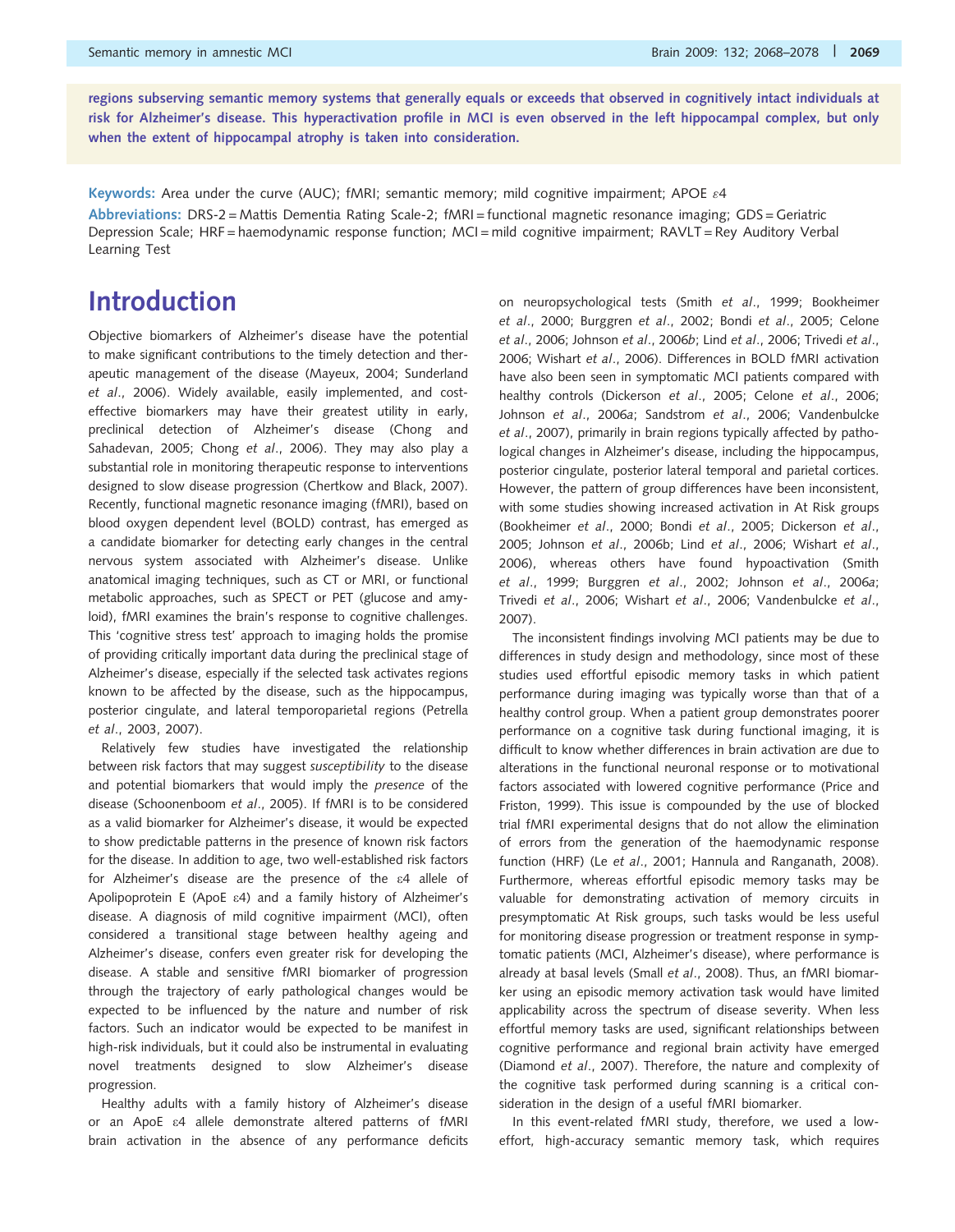patients to discriminate famous from unfamiliar names, to compare activation in a group of MCI patients with that of healthy older participants with and without Alzheimer's disease risk factors. In our previous studies of cognitively intact older individuals, we have shown that this fame discrimination task activates a network consisting primarily of the medial temporal lobe (hippocampus), lateral temporoparietal and posterior cingulate regions (Douville et al., 2005; Nielson et al., 2006; Woodard et al., 2007). We predicted that when performance is equated, MCI patients would demonstrate 'hyperactivation' in memory circuits similar to that observed in At Risk healthy older adults.

# Methods

### Participants and procedure

Participants included 57 adults between the ages of 65 and 85 years divided equally into three groups: 19 patients diagnosed with amnestic MCI ('MCI' group), 19 cognitively intact individuals at risk for developing dementia by virtue of having at least one ApoE e4 allele and a positive family history ('At Risk' group) and 19 cognitively intact individuals without ApoE e4 or family history risk factors ('Control' group).

The cognitively intact participants were recruited from a larger sample of 459 community-dwelling adults who were recruited via newspaper advertisements. Following telephone screening, 92 participants met study inclusion and exclusion criteria, and 81 persons agreed to undergo ApoE genotyping from blood samples, a neuropsychological evaluation and an fMRI scanning session. Of these participants, individuals with both a positive family history and at least one ApoE  $\varepsilon$ 4 allele (n = 20) or those with neither risk factor  $(n=29)$  were included in this study. Family history was defined as a report of a clear clinical diagnosis of Alzheimer's disease or a reported history of gradual decline in memory and other cognitive functions, confusion, or judgement problems without a formal diagnosis of Alzheimer's disease prior to death in a first-degree relative. One participant reported a diagnosis of Alzheimer's disease in a second degree relative, with some mild cognitive changes noted in a parent prior to the parent's death.

Participants from the At Risk and Control groups were matched to the MCI participants on age, education and gender to form groups of equal size. The At Risk and Control groups ( $n = 19$  each) were formed based on the presence/absence of at least one APOE  $\varepsilon$ 4 allele and a family history of dementia. The At Risk group (FH +  $\varepsilon$ 4) had a family history of dementia and one or both  $\varepsilon$ 4 alleles (18  $\varepsilon$ 3/ $\varepsilon$ 4; 1  $\varepsilon$ 4/ $\varepsilon$ 4). The Control group did not have a family history of dementia and did not possess an APOE  $\varepsilon$ 4 allele (1  $\varepsilon$ 2/ $\varepsilon$ 3; 18  $\varepsilon$ 3/ $\varepsilon$ 3).

The majority of MCI participants were recruited from the Memory Disorders Clinic at the Medical College of Wisconsin. To be included in the MCI group, participants met Petersen criteria (Petersen et al., 2001): (i) memory complaint preferably corroborated by an informant; (ii) objective memory impairment by neuropsychological testing (see below); (iii) normal general cognitive functioning; (iv) intact activities of daily living; and (v) not demented. MCI participants were also evaluated by a neurologist with expertise in dementia to rule out other possible bases for the memory impairment. All MCI participants obtained a modified Hachinski ischemia score below 4. At Risk and Control participants were required to perform within normal limits on neuropsychological testing (see below).

Of the MCI group (n=19), 59% were ApoE  $\varepsilon$ 4 positive (6  $\varepsilon$ 3/ $\varepsilon$ 4; 4  $\varepsilon$ 4/ $\varepsilon$ 4) and 63% were family-history positive; two of the 19 MCI patients were taking cholinesterase inhibitors at the time of evaluation. Informed consent was obtained according to the Declaration of Helsinki and consistent with institutional guidelines established by the Medical College of Wisconsin Human Subjects Review Committee; all participants received financial compensation.

Any prospective participant was excluded if he/she reported any previous or current history of neurological disease, major psychiatric disturbance meeting DSM-IV Axis I criteria, substance abuse meeting DSM-IV Axis I criteria, current use of psychoactive medications, or any disturbance of activities of daily living. Any participant with an anomaly on high resolution anatomical MRI scans also was excluded. Additional exclusion criteria related to fMRI scanning included pregnancy, weight inappropriate for height, ferrous objects within the body, low visual acuity and a history of claustrophobia. A blood chemistry screen (TSH, homocysteine, vitamin B12, folate and creatinine) was not found to be clinically significant in any of the participants.

Neuropsychological testing and the fMRI scanning were conducted on the same day. Participants were asked to refrain from alcohol use 24 h and caffeine use 12 h prior to testing. The neuropsychological test battery consisted of the Mini-Mental State Examination (Folstein et al., 1975), Mattis Dementia Rating Scale-2 (DRS-2); (Mattis, 1988; Jurica et al., 2001), Rey Auditory Verbal Learning Test (RAVLT) (Rey, 1958), Geriatric Depression Scale (GDS) (Yesavage et al., 1983) and Lawton Activities of Daily Living (LADL) (Lawton and Brody, 1969). ApoE genotype was determined using a PCR method (Saunders et al., 1996). DNA was isolated with Gentra Systems Autopure LS for Large Sample Nucleic Acid Purification.

To evaluate memory performance, local norms were collected from 91 healthy older adult subjects to establish cutoff scores for the delayed recall and long-term percentage recall (LTPR) indices from the Rey Verbal Learning Test. Separate cutoff scores were established for men and women as there were significant sex differences in the local group performance on the RAVLT. Using a criterion corresponding to a performance of 1.5 standard deviation below the mean, delayed recall of five words or lower for women and four words or lower for men, and per cent retention scores below 60% were the established cutoff scores used to identify the MCI group. All MCI subjects scored below both these cutoff scores while all healthy controls (see below) scored above these cutoff scores. In addition, age and education corrected Mayo Older American Normative Studies (MOANS) (Lucas et al., 1998) scaled scores of five or more on the DRS-2 subscales (other than memory) were required for the diagnosis of MCI, indicating an absence of dementia. All MCI subjects obtained MMSE scores above 23. A score of  $<$ 16 for controls and  $<$ 20 for MCI participants on the GDS was required for inclusion in the study in order to rule out moderate to severe depressive symptoms. Finally, all MCI subjects scored in the normal range on a measure of activities of daily living (LADL). Whenever possible, a collateral reviewed participant responses.

Control and At Risk participants did not show deficits on the Rey Auditory Verbal Learning Test (RAVLT; Rey, 1958) defined as performance below 1.5 SD from their age and gender-adjusted mean performance on the delayed recall and long-term per cent retention measures. Similarly, Control and At Risk participants showed no deficits on the Mattis Dementia Rating Scale-2, defined as performance below 2 SD from their age- and education-adjusted mean.

Groups were balanced for gender, age and education (Table 1). One-way ANOVAs revealed no significant differences in activities of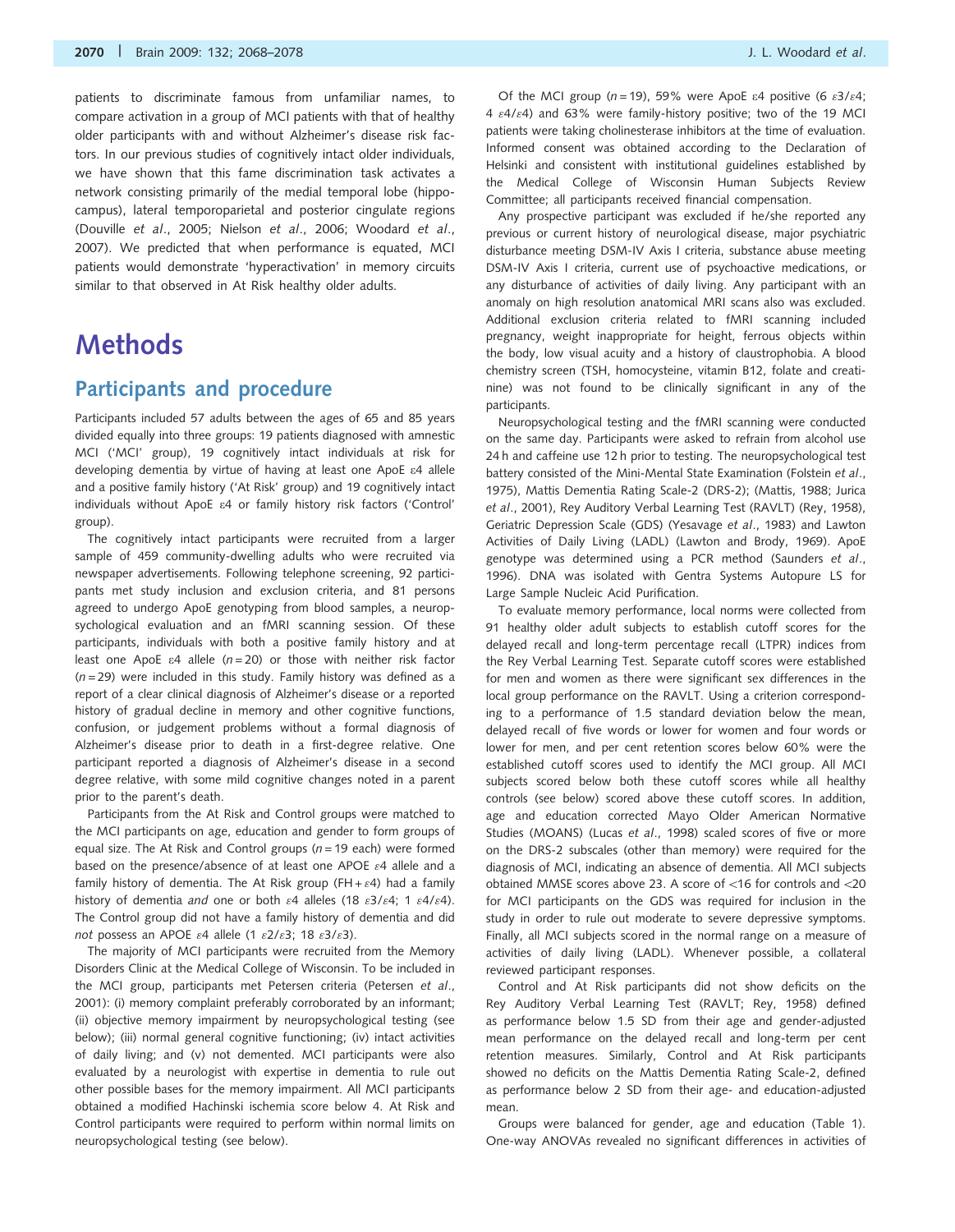### Table 1 Group demographics, neuropsychological test results and fMRI task performance

| <b>Variables</b>                          | Control $(n = 19)$ |           | At Risk $(n=19)$ |           | $MCI(n=19)$ |           |             |                   |
|-------------------------------------------|--------------------|-----------|------------------|-----------|-------------|-----------|-------------|-------------------|
|                                           | M                  | <b>SD</b> | M                | <b>SD</b> | M           | <b>SD</b> | P           | $\eta^2$          |
| Demographics                              |                    |           |                  |           |             |           |             |                   |
| Age                                       | 75.1               | 5.9       | 72.1             | 3.9       | 75.4        | 6.9       | <b>NS</b>   | 0.070             |
| Education                                 | 14.0               | 2.4       | 15.3             | 2.7       | 14.1        | 2.4       | <b>NS</b>   | 0.055             |
| Gender (female/male)                      | 15/4               |           |                  | 15/4      | 15/4        |           | <b>NS</b>   | $\qquad \qquad -$ |
| Global cognition (DRS-2)                  |                    |           |                  |           |             |           |             |                   |
| Total                                     | 139.8              | 3.6       | 140.5            | 3.6       | 130.4       | 7.2       | $< 0.001*$  | 0.467             |
| Attention                                 | 36.6               | 0.6       | 36.4             | 0.7       | 35.5        | 1.5       | $0.002*$    | 0.206             |
| Initiation/perseveration                  | 36.8               | 0.7       | 36.5             | 1.0       | 34.1        | 3.0       | $< 0.001*$  | 0.308             |
| Construction                              | 5.9                | 0.2       | 5.7              | 0.2       | 5.7         | 0.5       | <b>NS</b>   | 0.091             |
| Conceptualization                         | 36.5               | 3.7       | 37.6             | 1.6       | 35.8        | 2.4       | <b>NS</b>   | 0.069             |
| Memory                                    | 24.0               | 1.1       | 24.1             | 1.4       | 19.2        | 4.3       | $< 0.001*$  | 0.438             |
| <b>Total MOANS</b>                        | 11.9               | 2.2       | 11.8             | 2.7       | 7.3         | 3.7       | $< 0.001*$  | 0.362             |
| Mini-Mental State Exam                    | 29.1               | 2.5       | 28.9             | 1.2       | 27.4        | 2.2       | $0.002*$    | 0.205             |
| Verbal learning (RAVLT)                   |                    |           |                  |           |             |           |             |                   |
| Trials 1-5                                | 48.0               | 5.2       | 50.6             | 8.5       | 28.7        | 7.9       | $< 0.001*$  | 0.651             |
| Post-interference recall                  | 9.3                | 2.1       | 9.4              | 3.1       | 3.8         | 2.5       | $< 0.001*$  | 0.520             |
| Delayed recall                            | 9.7                | 1.8       | 9.6              | 3.2       | 3.0         | 2.0       | $< 0.001*$  | 0.640             |
| Long-term per cent retention <sup>a</sup> | 87.0               | 15.4      | 78.3             | 19.7      | 43.6        | 25.7      | $< 0.001*$  | 0.463             |
| Learning over trials <sup>b</sup>         | 16.7               | 5.6       | 17.5             | 6.7       | 7.6         | 5.4       | $< 0.001*$  | 0.372             |
| Depression                                |                    |           |                  |           |             |           |             |                   |
| <b>GDS</b>                                | 4.3                | 4.6       | 1.4              | 1.9       | 7.1         | 5.0       | $< 0.001**$ | 0.251             |
| Activities of daily living                |                    |           |                  |           |             |           |             |                   |
| Lawton                                    | 4.8                | 0.4       | 4.8              | 0.4       | 5.0         | 0.2       | <b>NS</b>   | 0.042             |
| fMRI task performance                     |                    |           |                  |           |             |           |             |                   |
| Per cent correct-famous                   | 90.9               | 7.1       | 92.5             | 8.4       | 87.4        | 14.6      | <b>NS</b>   | 0.041             |
| Per cent correct-unfamiliar               | 96.7               | 5.9       | 97.5             | 4.8       | 90.4        | 16.5      | <b>NS</b>   | 0.090             |
| Discriminability index (A')               | 5.5                | 1.2       | 6.0              | 1.1       | 4.8         | 1.8       | $0.027**$   | 0.125             |
| Bias Index $(B'')$                        | 0.6                | 0.5       | 0.6              | 0.7       | 0.4         | 0.8       | <b>NS</b>   | 0.070             |
| Reaction time-famous (ms)                 | 1293               | 229       | 1224             | 177       | 1334        | 242       | <b>NS</b>   | 0.044             |
| Reaction time-unfamiliar (ms)             | 1575               | 277       | 1573             | 311       | 1691        | 354       | <b>NS</b>   | 0.031             |

a Long-term per cent retention (delayed recall/trial 5)  $\times$  100.

b Learning over trials: sum of words recalled on trials 1-5  $-$  (trial 1  $\times$  5).

\* MCI<Control; MCI<At Risk.

\*\* MCI<At Risk.

daily living (LADL) or the Construction and Conceptualization portions of the DRS-2 global cognition battery. Inherent in the diagnosis of MCI, expected group differences were seen on the MMSE, RAVLT and Initiation/Perseveration, Attention and Memory portions of the DRS-2. The only unanticipated group difference was on the GDS (higher score in the MCI group; no participants, however, were clinically depressed).

### Functional MRI

#### fMRI task

The selection of famous name stimuli for this study is described in greater detail in Douville et al. (2005). Briefly, the task stimuli consisted of 30 names of famous persons who achieved their fame either between 1990 and 2000 or between 1950 and 1965 and 30 names of unfamiliar individuals selected from an original pool of 784 names because of a high rate of correct identification (<10% error rate) (Douville et al., 2005). A trial consisted of the visual presentation of a single name for 4 s. Participants were instructed to make a right index finger key press if the name was famous and a right middle finger key press if the name was unfamiliar. Both accuracy (% correct) and reaction time (in milliseconds) were recorded; signal detection indices, A' and B'', were calculated to examine discriminability and response bias (Grier, 1971). The 60 name trials were randomly interspersed with 30 4-s trials in which the participant was instructed to fixate a single centrally placed crosshair. This procedure was done to introduce 'jitter' into the fMRI time course. The imaging run began and ended with 12 s of fixation. Total time for the single imaging run was 5 min and 24 s.

#### Image acquisition

Whole brain, event-related fMRI was conducted on a General Electric (Waukesha, WI, USA) Signa Excite 3.0 Tesla short bore scanner equipped with a quad split quadrature transmit/receive head coil. Echoplanar images were collected using an echoplanar pulse sequence [TE = 25 ms; flip angle = 77°; field of view (FOV) = 24 mm; matrix size = 64  $\times$  64]. Thirty-six contiguous axial 4-mm thick slices were selected to provide coverage of the entire brain (voxel size =  $3.75 \times 3.75 \times 4$  mm). The interscan interval (TR) was 2s. Highresolution, three-dimensional spoiled gradient-recalled at steady-state (SPGR) anatomic images were acquired  $[TE = 3.9 \text{ ms}; TR = 9.5 \text{ ms};$ inversion recovery (IR) preparation time = 450 ms; flip angle =  $12^{\circ}$ ; number of excitations  $(NEX) = 2$ ; slice thickness = 1.0 mm;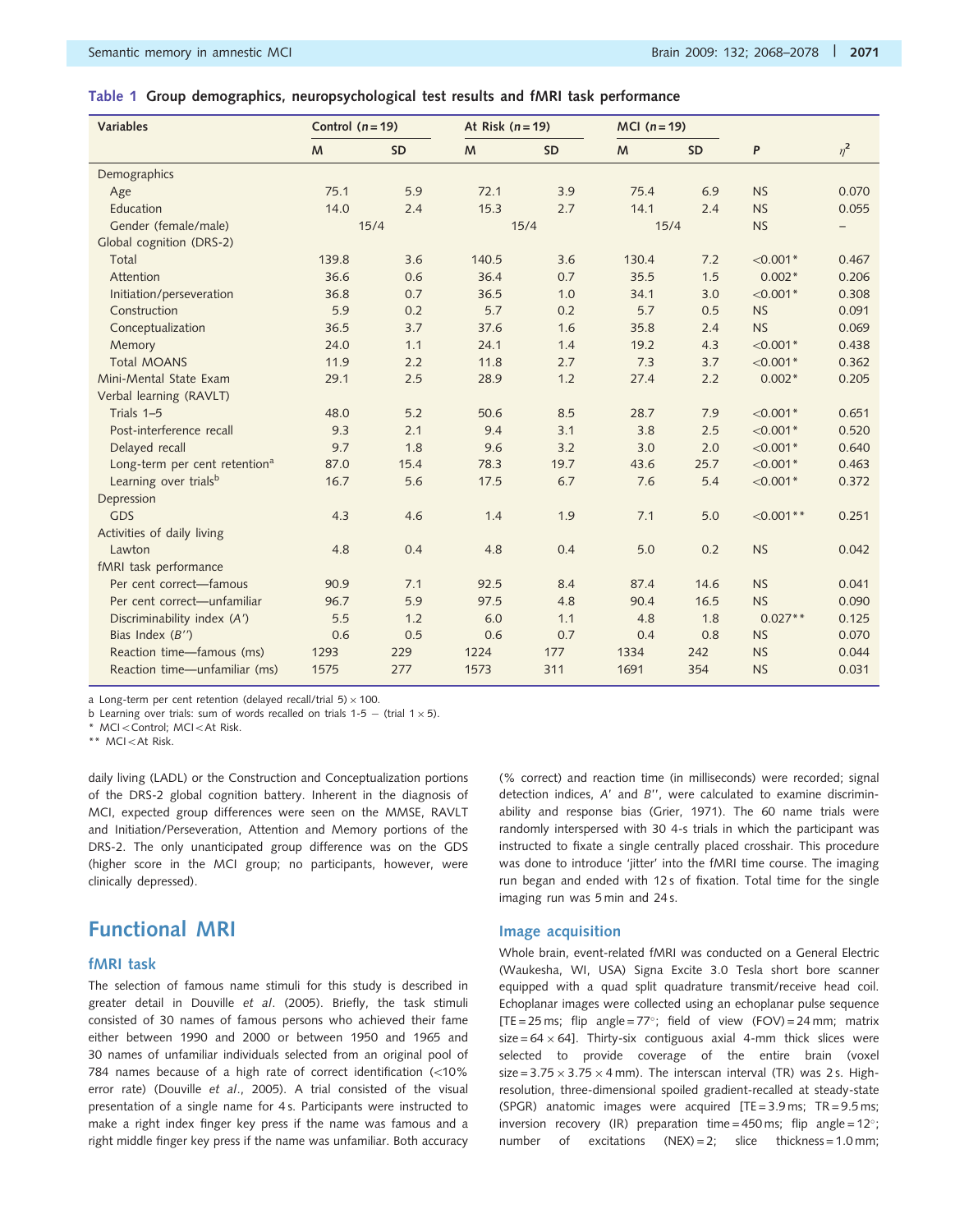FOV = 24 cm; resolution =  $256 \times 224$ ]. Foam padding was used to reduce head movement within the coil.

#### Image analysis

Functional images were generated with the Analysis of Functional NeuroImages (AFNI) software package (Cox, 1996). Each image time series was time shifted to the beginning of the interscan interval and then spatially registered to reduce the effects of head motion using a rigid body iterative linear least squares method. A deconvolution analysis was used to extract a HRF for famous and unfamiliar names from the time-series. HRFs were modeled for the 0–16 s period post-stimulus onset. Motion parameters were incorporated into the model as nuisance regressors. The HRFs were also transposed so that the value of the HRF at trial onset was zero. Despite the high task accuracy rate (see below), estimation of the HRFs for identification of famous names and rejection of unfamiliar names was restricted to correct trials. Area under the curve (AUC) was calculated by summing the hemodynamic responses at time points 4, 6 and 8 s post-trial onset. We selected these time points because they yield optimal contrast to noise in calculating the AUC. Individual anatomical and functional scans were transformed into standard stereotaxic space (Talairach and Tournoux, 1988). To compensate for normal variation in anatomy across subjects, functional images were blurred using a 6 mm Gaussian full-width half-maximum filter.

#### Spatial extent analysis

This analysis was performed to examine within-group differences in the spatial extent of activation comparing the Famous and Unfamiliar name conditions. For each group, statistical parametric maps were generated to identify voxels where the AUC for famous names differed significantly from the AUC for unfamiliar names. An individual voxel probability threshold ( $P = 0.001$ ) was coupled with a minimum cluster volume threshold of 0.28 ml. This combination of individual voxel probability and minimum cluster size thresholds is equivalent to a whole-brain family-wise error threshold of  $P < 0.05$  based on 3000 Monte Carlo simulations (Forman et al., 1995).

#### Functional region of interest analysis

As a follow-up to the voxel-wise analyses, a functional region of interest (fROI) analysis was conducted to evaluate potential group differences in the magnitude of the AUC in functionally active regions. A functional region of interest map was generated by conjoining activated regions identified in the spatial extent analysis (see above) across the three groups. Any voxel deemed 'activated' by the Famous-Unfamiliar name subtraction in at least one of the three groups contributed to the final functional region of interest map. For each participant, an 'averaged HRF' was calculated for all voxels within a functional region of interest. AUC (4, 6 and 8s post-stimulus onset) served as the dependent variable in a one-way analysis of variance (ANOVA) to examine group differences in each functional region of interest.

### Structural MRI analyses

#### Voxel-based morphometry

Voxel-based morphometry (VBM) was conducted using SPGR anatomical images segmented with SPM 5 (Ashburner et al., 2008). A cut-off grey matter probability ( $P = 0.01$ ) was used to remove spurious signals at grey–white matter boundaries. Modulated, normalized grey matter images were blurred using a 12 mm Gaussian filter to compensate for normal variation in anatomy across subjects. A voxelwise, one-way

ANOVA (unpooled variance across subjects) was used to examine differences in cortical atrophy across the three participant groups, using a family-wise error threshold of  $P<0.05$ .

#### Hippocampal volume

Left and right hippocampal volumes were manually traced on  $T_1$ -weighted SPGR images by two raters blinded to participant group membership. Starting with a segmented mask of the medial temporal region created using SPM 5 and overlaid on the anatomical image, raters erased non-hippocampal regions on sagittal views. Using coronal views, the mask is further refined by excluding the fimbria and alveus and retaining the hippocampus (uncal apex, cornu ammonis, subiculum, gyrus of retzius and fasciola cinerea). Hippocampal volumes were normalized by dividing by the total intracranial volume. Intraclass correlation for the two raters was 0.88. Hippocampal volumes were also used as masks to calculate functional brain activation (see Results section).

# **Results**

### fMRI task performance

All groups performed well on the Fame Discrimination task with mean performance levels exceeding 87% correct (chance = 50%) (Table 1). There were no statistically significant differences between groups in per cent correct or reaction times for either condition. A more sensitive signal detection measure, Discriminability Index (A'), did reveal significant differences between groups, although the effect size was relatively small. For this reason, only correct trials were incorporated into the fMRI analyses.

### fMRI spatial extent analysis

Total volume of activation (Famous > Unfamiliar comparison) was largest in the MCI group (34.7 ml) and intermediate in the At Risk group (9.7 ml); the Control group showed no significant differences in activation between the two stimulus conditions (Fig. 1, Table 2). With a few exceptions, the MCI and At Risk groups activated similar regions (bilateral posterior cingulate/precuneus, and lateral temporoparietal regions, albeit smaller in volume in the At Risk group relative to the MCI group. Small areas of activation were observed in the frontal cortex and caudate in the MCI group, which were not observed in the At Risk group. Finally, activation was observed in the left hippocampus in the At Risk group and the right hippocampus in the MCI group.

### Functional ROI analysis

The fMRI mask (Fig. 2), formed by conjoining the activation maps in Fig. 1, consisted of 14 functional regions of interest. Eight of the 14 regions, shown in yellow in Fig. 2, showed significant group differences in the magnitude of activation, as reflected by per cent MR signal intensity (blue regions did not show group differences). Table 3 (post hoc analyses in rightmost column) and Fig. 3 illustrate that lateral temporoparietal and posterior cingulate/ precuneus regions showed a similar pattern of increased activation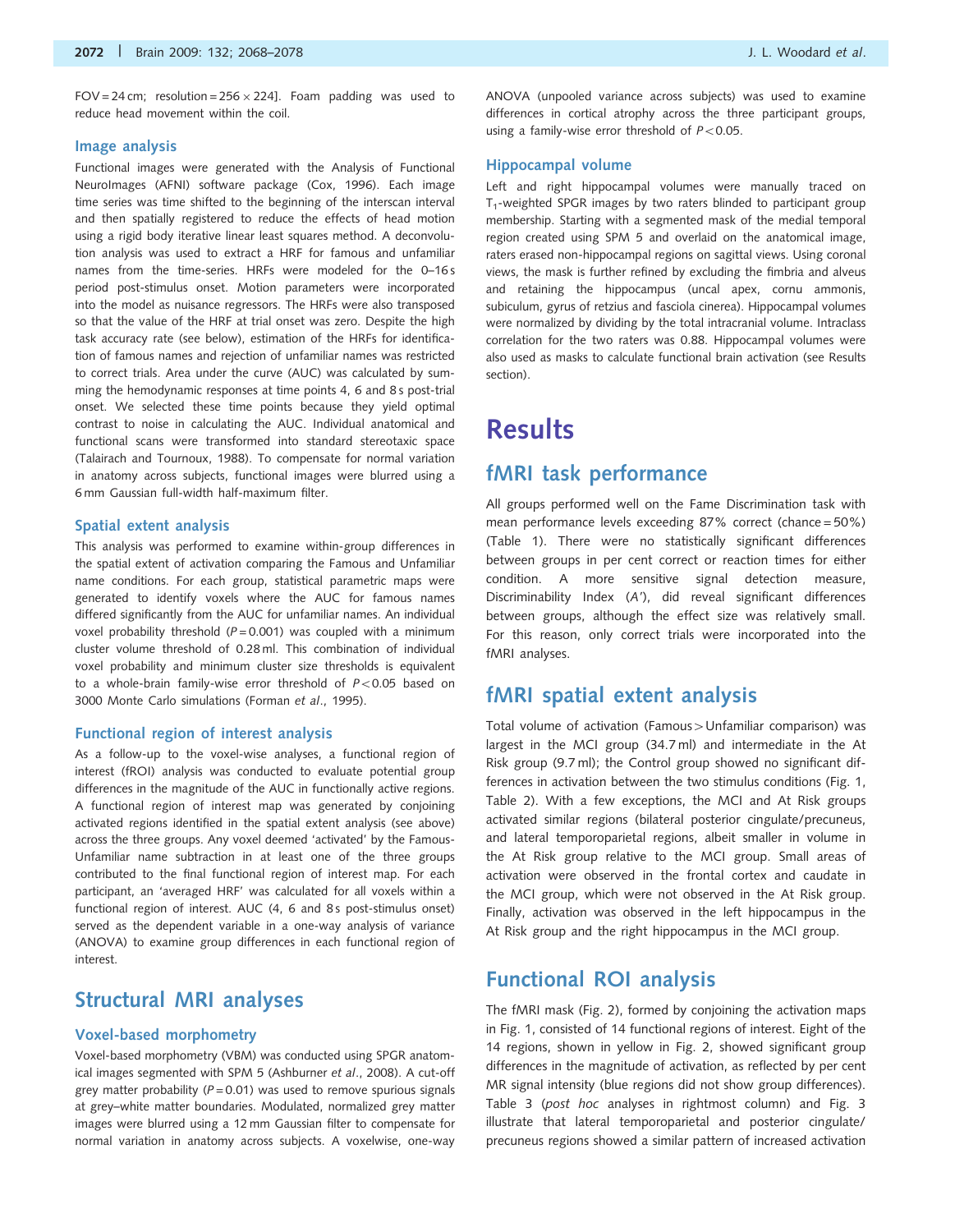

Figure 1 Regions (shown in blue) demonstrating significant differences between the Famous and Unfamiliar Name conditions, conducted separately for each of the three groups. Brain activation projected on the lateral and medial surfaces of the left and right hemispheres. See Table 2 for additional information relating to individual activation foci.

in both the At Risk and MCI groups relative to the Control group, whereas increased activation in frontal regions (left middle frontal, right SMA) was limited to the MCI group. In contrast, activation in left hippocampus was increased only in the At Risk group. In the right hippocampal region of interest, there were no group differences in activation.



Figure 2 Functional ROIs derived from conjoining activation maps in Fig. 1. Yellow regions indicate significant group differences in the magnitude of the MR signal intensity between groups; blue regions indicate no significant group differences. See Table 3 for additional information relating to individual fROIs.

### Table 2 Activation foci for famous versus unfamiliar name contrast for each group

|                |                                  |               | Control |  | At Risk                |          |       |       | <b>MCI</b> |                  |              |      |       |
|----------------|----------------------------------|---------------|---------|--|------------------------|----------|-------|-------|------------|------------------|--------------|------|-------|
| No.            | Region                           | BA            |         |  | $x \ y \ z \ Vol. \ x$ |          | y     | z     | Vol.       | $\boldsymbol{x}$ | $\mathsf{y}$ | z    | Vol.  |
|                | Frontal                          |               |         |  |                        |          |       |       |            |                  |              |      |       |
| $\mathbf 1$    | L Middle, superior frontal gyrus | 6             |         |  |                        |          |       |       |            | $-22$            | 13           | 51   | 1.48  |
| 2              | R SMA                            | 6.31          |         |  |                        |          |       |       |            | 12               | $-26$        | 47   | 0.59  |
| 3              | L Middle frontal gyrus           | 6             |         |  |                        |          |       |       |            | $-37$            | $-1$         | 54   | 0.44  |
| $\overline{4}$ | L Middle frontal gyrus           | 6             |         |  |                        |          |       |       |            | $-26$            | $-6$         | 60   | 0.31  |
|                | Parietal                         |               |         |  |                        |          |       |       |            |                  |              |      |       |
| 5              | B Precuneus, posterior cingulate | 7, 23, 30, 31 |         |  |                        | $\Omega$ | $-54$ | 35    | 2.37       |                  | $-57$        | 26   | 16.04 |
| 6              | L Angular gyrus                  | 19, 22, 39    |         |  |                        |          |       |       |            | $-42$            | $-63$        | 25   | 11.19 |
| 7              | R Angular gyrus, precuneus       | 13, 40        |         |  |                        | 51       | $-47$ | 30    | 0.32       | 42               | $-73$        | 35   | 0.41  |
| 8              | L Inferior parietal lobule       | 40            |         |  |                        | $-46$    | $-46$ | 40    | 0.56       |                  |              |      |       |
| 9              | R Inferior parietal lobule       | 40            |         |  |                        |          |       |       |            | 53               | $-42$        | 47   | 0.35  |
| 10             | L Posterior cingulate            | 29, 30        |         |  |                        | $-4$     | $-54$ | 6     | 0.53       |                  |              |      |       |
|                | Temporal                         |               |         |  |                        |          |       |       |            |                  |              |      |       |
| 11             | L Middle temporal, angular gyrus | 19, 39        |         |  |                        | $-41$    | $-64$ | 29    | 3.61       |                  |              |      |       |
| 12             | R Middle temporal gyrus          | 21, 22, 39    |         |  |                        | 61       | $-55$ | 6     | 0.50       | 56               | $-57$        | 18   | 1.57  |
| 13             | L Middle temporal gyrus          | 37            |         |  |                        | $-57$    | $-47$ | $-6$  | 0.34       |                  |              |      |       |
| 14             | L Hippocampus                    |               |         |  |                        | $-23$    | $-25$ | $-11$ | 1.44       |                  |              |      |       |
| 15             | R Hippocampus                    |               |         |  |                        |          |       |       |            | 27               | $-32$        | $-2$ | 0.65  |
|                | <b>Basal Ganglia</b>             |               |         |  |                        |          |       |       |            |                  |              |      |       |
| 16             | L Caudate                        |               |         |  |                        |          |       |       |            | $-10$            | 9            | 11   | 1.65  |
|                | <b>Total Activation Volume</b>   |               |         |  | $\overline{0}$         |          |       |       | 9.66       |                  |              |      | 34.67 |

 $L = left$ ,  $R = right$ .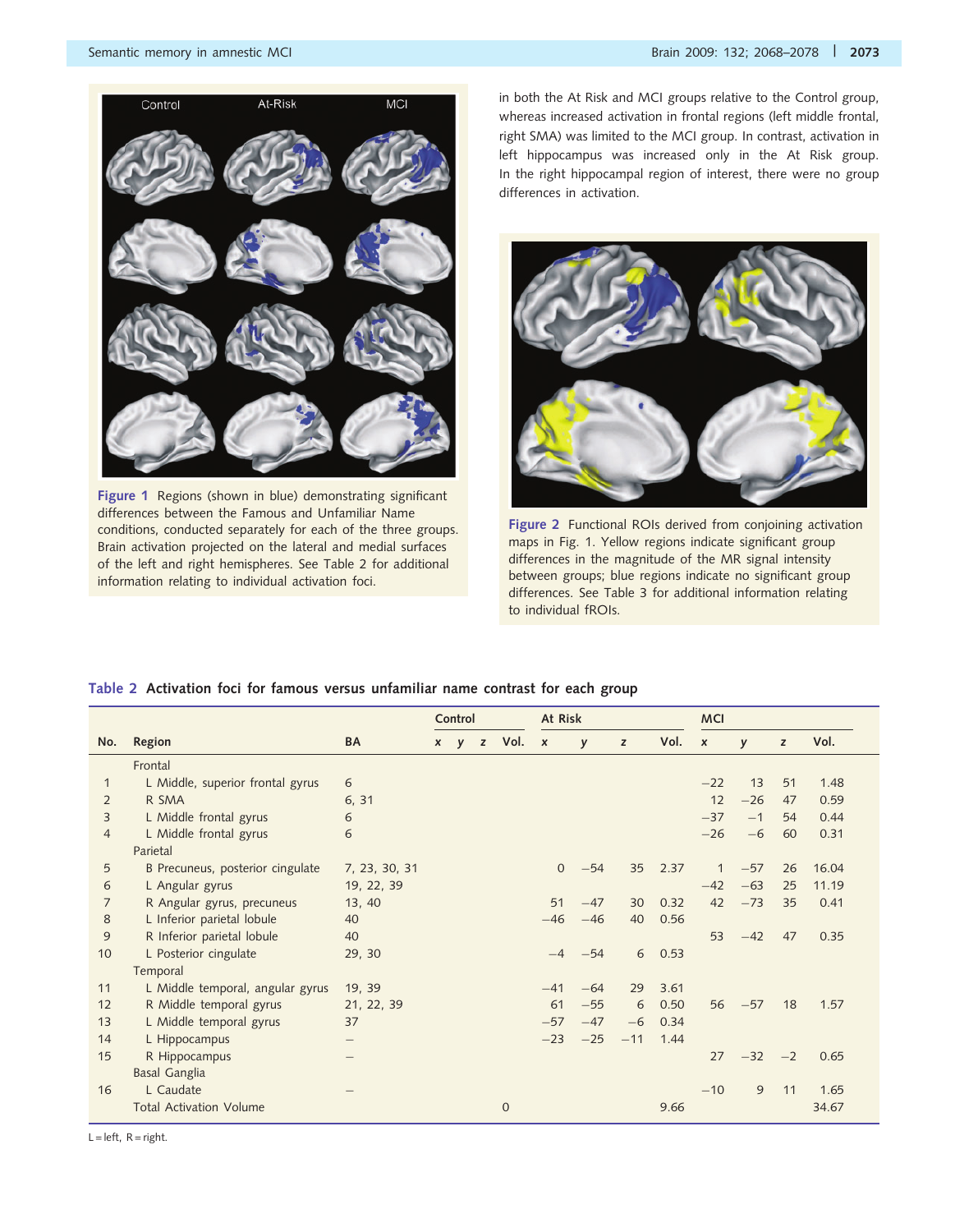|  |  |  |  |  |  | Table 3 Functional ROIs resulting from conjunction of famous versus unfamiliar name contrasts |  |  |  |  |  |  |  |
|--|--|--|--|--|--|-----------------------------------------------------------------------------------------------|--|--|--|--|--|--|--|
|--|--|--|--|--|--|-----------------------------------------------------------------------------------------------|--|--|--|--|--|--|--|

| Region                             | BA         | $\boldsymbol{x}$ | y     | z     | Vol. | P         | Post hoc's             |
|------------------------------------|------------|------------------|-------|-------|------|-----------|------------------------|
| Frontal lobe                       |            |                  |       |       |      |           |                        |
| L Middle frontal gyrus             | 6, 8       | $-22$            | 13    | 51    | 1.5  | <b>NS</b> |                        |
| L Middle frontal gyrus             | 6          | $-37$            | $-1$  | 54    | 0.4  | 0.03      | MCI > C                |
| L Middle frontal, precentral gyrus | 6          | $-26$            | $-6$  | 60    | 0.3  | <b>NS</b> |                        |
| Parietal lobe                      |            |                  |       |       |      |           |                        |
| B Posterior cingulate, precuneus   | 7, 31      | $\mathbf{1}$     | $-56$ | 27    | 16.6 | 0.05      | $AR > C$ , $MCI > C$   |
| R SMA                              | 5, 6, 31   | 12               | $-26$ | 47    | 0.6  | 0.003     | $MCI > AR$ , $MCI > C$ |
| L Inferior parietal lobule         | 40         | $-46$            | $-46$ | 40    | 0.6  | 0.007     | $AR > C$ , $MCI > C$   |
| R Angular gyrus                    | 19, 39     | 42               | $-73$ | 35    | 0.4  | <b>NS</b> |                        |
| R Inferior parietal lobule         | 40         | 53               | $-42$ | 47    | 0.4  | 0.01      | $AR > C$ , $MCI > C$   |
| R Angular, supramarginal gyrus     | 13, 40     | 51               | $-47$ | 30    | 0.3  | 0.008     | $AR > C$ , $MCI > C$   |
| Temporal lobe                      |            |                  |       |       |      |           |                        |
| L Middle temporal, angular gyrus   | 19, 39, 40 | $-43$            | $-62$ | 25    | 12.0 | <b>NS</b> |                        |
| R Middle, superior temporal gyrus  | 21, 39     | 57               | $-57$ | 16    | 1.9  | 0.003     | $AR > C$ , $MCI > C$   |
| L Hippocampus                      |            | $-23$            | $-25$ | $-11$ | 1.4  | 0.03      | $AR > C$ , $AR > MCI$  |
| R Hippocampus                      |            | 27               | $-32$ | $-2$  | 0.7  | <b>NS</b> |                        |
| Basal ganglia                      |            |                  |       |       |      |           |                        |
| L Caudate                          |            | $-10$            | 9     | 11    | 1.6  | <b>NS</b> |                        |

L = left; R = right; NS = not significant; C = Controls; AR = At Risk.



Figure 3 Mean (SEM) per cent MR signal intensity differences between the Famous and Unfamiliar Name conditions for the three groups. HRFs for representative (A) positive and (B) negative fROIs. (A) Regions in which MCI and At Risk groups demonstrate greater activation than the Control group; (B) MCI activation greater than Control activation; (C) MCI activation greater than At Risk and Control activation; and (D) At Risk greater than MCI and Control activation.

### Voxel-based morphometry

VBM was used to evaluate potential group differences in brain tissue density within the cortical grey matter. Only one significant group difference was observed, a reduction in the left hippocampus in the MCI participants compared to the At Risk and Control groups (Fig. 4). No other brain region showed significant tissue density reductions in the MCI group compared to the At Risk and Control groups.

## Hippocampal volumes

Results of hippocampal volumetric tracings are presented in Fig. 5A (upper panel) and confirm the VBM findings: left hippocampal volume was significantly reduced in MCI participants compared to the At Risk and Control groups ( $P = 0.002$ ); likewise, there was a non-significant trend for the MCI group to have a smaller right hippocampal volume than the two cognitively intact groups  $(P = 0.069)$ .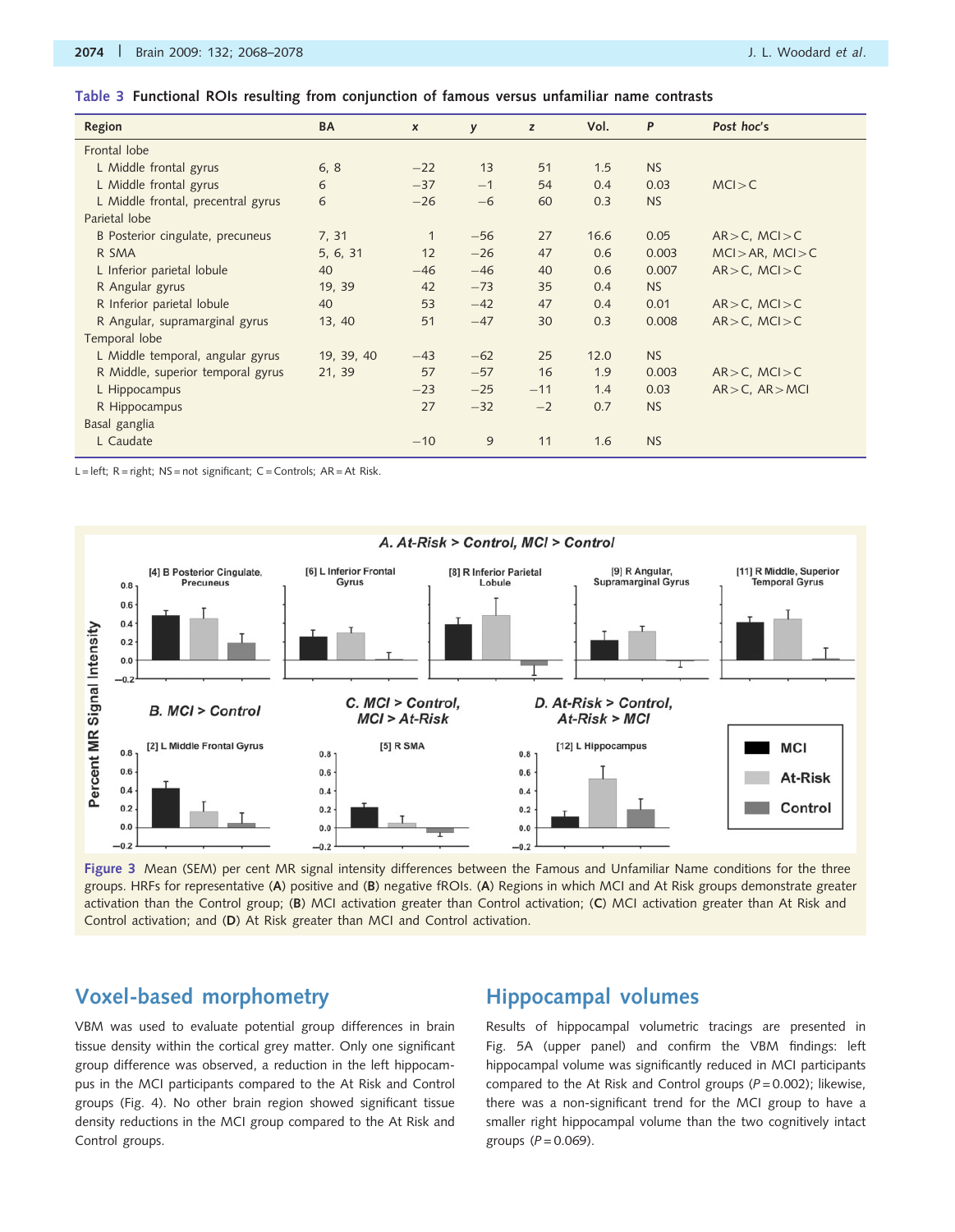The functional ROI analysis presented above indicated that activation in the left hippocampus was increased only in the At Risk group. Since the same functional region of interest mask was applied to all participants, it is conceivable that the reduced activation within the hippocampus of the MCI group could be due to atrophy. Figure 5B (lower panel) addresses this problem by presenting the averaged mean per cent MR signal intensity values for the left and right hippocampi based on the anatomically defined regions of interest. When this correction was applied,



Figure 4 Results of VBM analysis indicating a significant difference in brain tissue density in the left hippocampus (shown in red) of the MCI group relative to the Control and At Risk groups.

there were no significant differences in activation between the MCI and At Risk groups within the left and right hippocampus of the MCI participants.

# **Discussion**

Our study demonstrated that increased activation of semantic memory circuits is observed in persons with MCI when task performance remains at levels comparable to healthy controls. In fact, the spatial extent and magnitude of the BOLD response was greater in the MCI group than that observed in cognitively intact individuals with two known Alzheimer's disease risk factors (family history and ApoE  $\varepsilon$ 4 allele). Both the MCI and At Risk groups, in turn, demonstrated greater activation than a Control group consisting of cognitively intact older adults with no known risk factors. Thus, our results suggest that persons with MCI show evidence of functional compensation in brain regions subserving semantic memory systems; the degree of compensation appearing to be somewhat greater than that seen for healthy At Risk individuals. This increased activation was particularly evident in the posterior cingulate cortex, posterolateral parietal cortex, and frontal cortex [right supplementary motor area (SMA) and left middle frontal gyrus]. While functional connectivity disruptions have been noted between posterior cingulate cortex and brain



Figure 5 (A) Mean (SEM) normalized volume of left and right hippocampus as a function of group. Brackets indicate significant group differences. (B) Mean (SEM) per cent MR signal intensity for the left and right hippocampi (derived from anatomical tracings) for each group.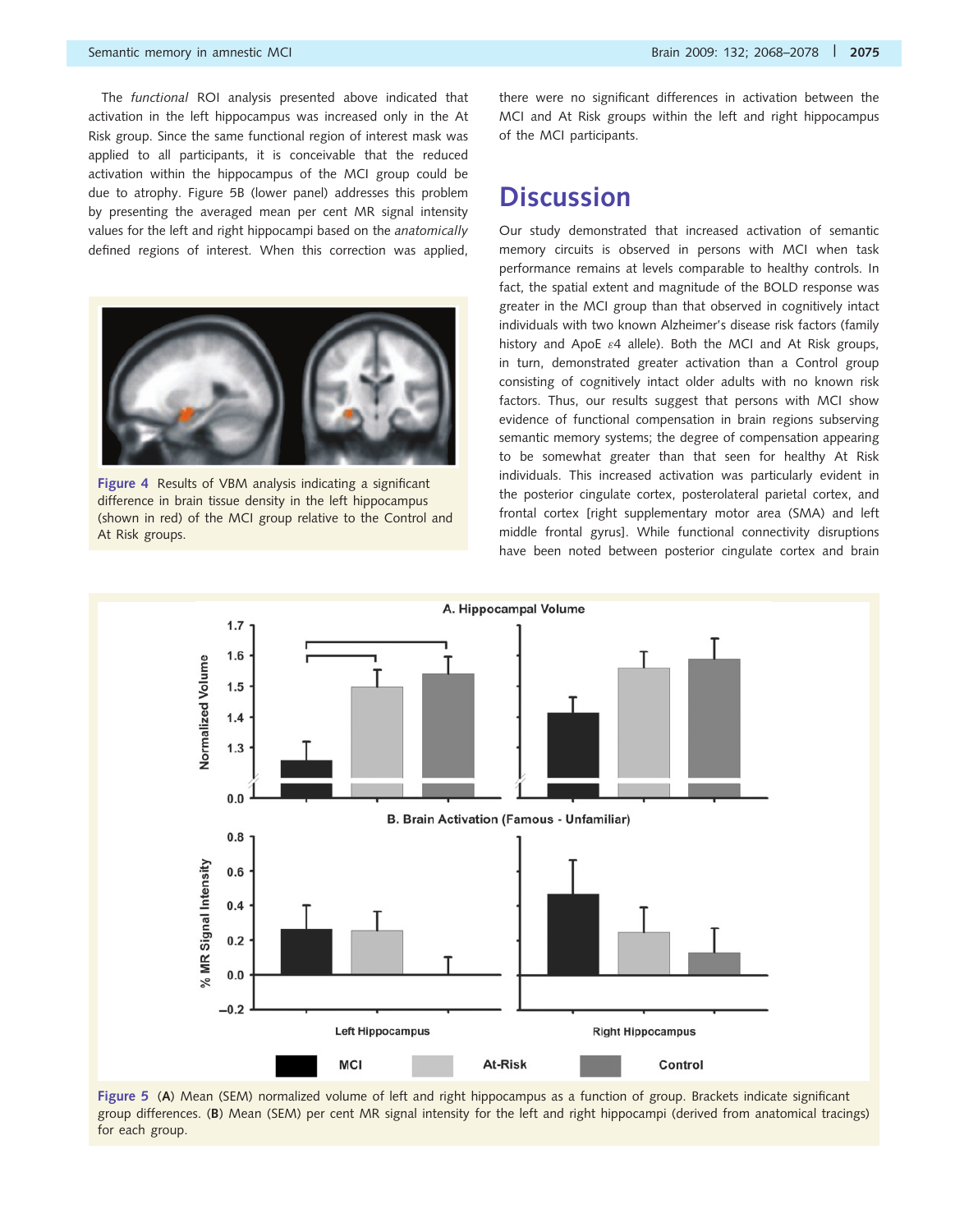regions critical to memory performance in persons with Alzheimer's disease (Greicius et al., 2004; Zhou et al., 2008) and in At Risk controls (Sorg et al., 2007), a recent study has identified increased functional connectivity between the posterior cingulate cortex and frontal-parietal cortices in persons with mild Alzheimer's disease (Zhang et al., 2008). This increase in functional connectivity could account for the pattern of increased activity seen in MCI patients and At Risk controls in our study.

The absence of within-group activation differences between famous and unfamiliar names for the Control participants contrasts with the intermediate activation in the At Risk group and greater activation in the MCI group. Although the process of famous name identification is typically done automatically and without much conscious effort, cognitive models include distinct stages of recognition and identification, which can be dissociable at both the behavioural and neural levels. We previously reported (Seidenberg et al., 2009) that MCI patients are unimpaired in the recognition of famous names but show significant impairment in the ability to access semantic knowledge about famous names that they correctly recognized, compared to age matched controls. It is possible that the healthy controls are able to proceed through the stages of recognition and identification of famous and unfamiliar names without disruption and, therefore, produce similar levels of activation for both types of stimuli. In contrast, the At Risk and MCI groups may have less automatic access to the semantic stores of knowledge about the famous names. Subtle neuropathological burden associated with increased disease risk may begin to interfere with the neural circuitry associated with semantic and episodic memory processing networks. Thus, the neural circuitry associated with access to and retrieval of their fine-grained semantic knowledge of famous individuals is more challenged. As a result, the task may be more effortful for these individuals and may produce increased activation relative to controls.

On the basis of a functional ROI analysis, compensatory activation was observed in the left hippocampus in the At Risk group, but apparently not in the MCI group. This finding may be an artifact of the analysis approach, which defined the hippocampal volume based on a conjunction mask of functional activity derived from each of the three groups and applied to all study participants. A subsequent volumetric analysis revealed that the MCI group had a significantly smaller left hippocampus than the two cognitively intact groups, suggesting that the decreased activation in the MCI group may have been the result of partial volume effects due to atrophy rather than a true decrease in hippocampal activity. When anatomical regions of interest were applied to define the hippocampus on an individual participant basis, MCI patients showed levels of activation comparable to the At Risk group. Our results underscore the importance of evaluating functional activation within the hippocampus using anatomical regions of interest because of the propensity for this structure to become atrophic in MCI.

The brain regions activated by our semantic task are similar to the so-called default network (Greicius et al., 2004), which reflects the state of the brain during rest. Binder and colleagues (Binder et al., 1999; McKiernan et al., 2003) have suggested that the resting state is not a passive state, but rather is characterized by rich cognitive activity, including semantic memory processing. Our event-related design permits a more systematic assessment of semantic memory processes during our fame discrimination task because we are comparing two active states: discrimination of famous names (high semantic memory) relative to unfamiliar names (low semantic memory). Because rest is, by definition, an uncontrolled state, blocked trial fMRI designs employing rest as a control condition cannot unambiguously separate the semantic memory processes from the active states. In addition, carriers of the ApoE e4 allele show diminished task-induced deactivation relative to non-carriers in brain regions associated with the default network during a semantic categorization task (Persson et al., 2008). These reductions may suggest a propensity for the increased activation that may underlie compensatory recruitment.

This cross-sectional study implies that regional brain activity during a semantic memory task increases as the disease progresses. Longitudinal studies would be helpful in confirming whether task-induced activation does indeed increase in proportion to disease progression in an individual. If semantic memory tasks do track progression, they could be used as a biomarker to monitor disease progression or in treatment studies where reduced activation may signal a decreased need for compensatory recruitment. An obvious clinical application of our task would be its use in assessing efficacy of novel interventions or for identifying changes in the pattern of activation that may correspond to worsening of the disease. Future research studies might investigate whether our results using a semantic memory task involving person identity might generalize to other approaches for assessing semantic memory. That is, it will be important to determine whether the effect found in our study is dependent on person recognition specifically or semantic memory in general. In addition, the extent to which our approach can differentiate persons with single versus multiple-domain amnestic MCI would be of interest.

As noted earlier, prior fMRI studies of MCI and healthy controls revealed discrepant findings. We assert that one possible explanation for these divergent findings is that the majority of studies used an episodic memory task that may have been overly challenging for MCI participants. This type of difficulty would clearly limit the ability of such a task to be useful in tracking disease progression or response to pharmacological intervention in patients with Alzheimer's disease, who have even more severe deficits in episodic memory. A second limitation of prior studies may have been the use of blocked trial design fMRI paradigms, which do not have the ability to separate correct trials from errors in the imaging results. As a result, patients with memory disorders may demonstrate a different pattern of activation simply because their behaviour included more incorrect responses than controls. That is, the neural activity likely reflects more 'dysfunction' than 'function' compared to controls. Discrepancies in the direction of group activation differences among Alzheimer's disease risk groups may be a result of differences in the cognitive task used at baseline. Cognitive tasks in which performance would be expected to be more accurate and less variable over time may provide a more consistent index of disease progression involving brain networks subserving these cognitive skills.

Although our sample was intended to include persons with amnestic MCI, the limited neuropsychological testing performed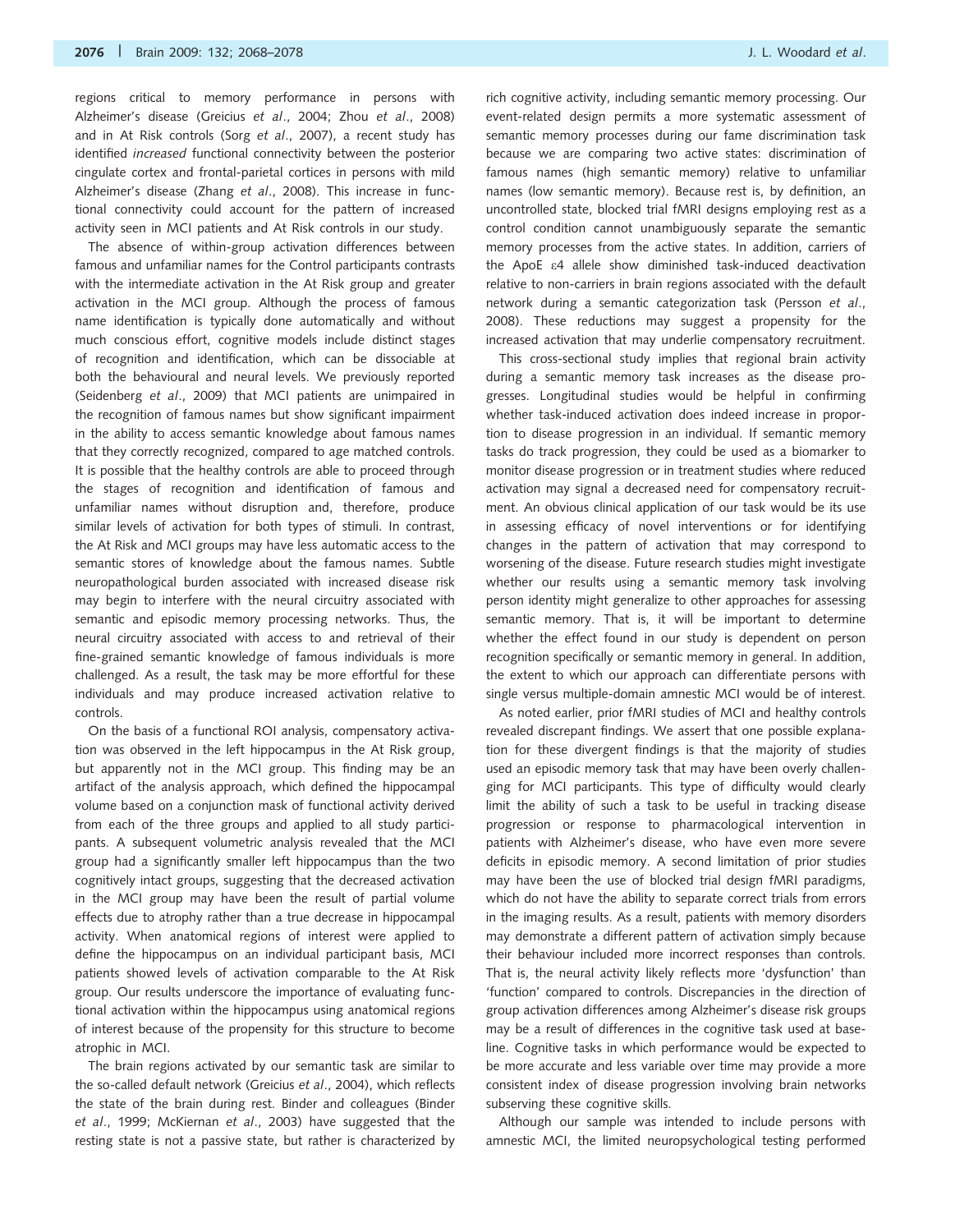the nature of the dementia itself. Our results suggest that persons at increased risk for Alzheimer's disease, whether they have been diagnosed with MCI or are healthy controls with multiple risk factors, display increased activation in posterior parietal and temporal regions while performing a semantic memory task that involves the recognition of famous people, a finding that is consistent with several other reports using different cognitive tasks with At Risk groups, MCI patients or Alzheimer's disease patients (Woodard et al., 1998; Saykin et al., 1999; Bookheimer et al., 2000; Bondi et al., 2005; Dickerson et al., 2005; Johnson et al., 2006b; Lind et al., 2006; Wishart et al., 2006; Han et al., 2008). This increased activity associated with increasing disease severity appears to reflect compensatory recruitment of neural resources, presumably due to the neuropathological effects on brain regions that are critical to performing the task of interest (Nielson et al., 2006; Han et al., 2008). These activated regions are salient because they show considerable overlap with the default state network—brain areas that demonstrate greater activity during 'rest' conditions (Greicius et al., 2004; van den Heuvel et al., 2008). In addition, unlike prior studies that have made use of challenging episodic memory tasks, our approach uses a semantic memory task that even persons with impaired episodic memory impairment can perform with a high degree of accuracy. This advantage suggests that our famous name discrimination task can be used to track dementia progression even in cognitively impaired individuals. As noted earlier, a strong candidate biomarker for Alzheimer's disease would be sensitive not only to the risk factors for developing the disease, but also to the presence of cognitive impairment that may be associated with the disease. We conclude that this famous name recognition task has the potential to be used as a biomarker of Alzheimer's disease risk and progression, given the increased compensatory activity seen in persons at genetic risk for the disease and even greater compensation seen in persons with mild cognitive impairment.

# Funding

National Institutes of Health (R01AG022304, M01RR00058); Advancing Healthier Wisconsin foundation.

# References

- Ashburner J, Flandin G, Henson R, Kiebel S, Kilner J, Mattout J, et al. SPM5 Manual. London: Functional Imaging Laboratory: Wellcome Trust Centre for Neuroimaging; 2008.
- Binder JR, Frost JA, Hammeke TA, Bellgowan PS, Rao SM, Cox RW. Conceptual processing during the conscious resting state. A functional MRI study. J Cogn Neurosci 1999; 11: 80–95.
- Bondi MW, Houston WS, Eyler LT, Brown GG. fMRI evidence of compensatory mechanisms in older adults at genetic risk for Alzheimer disease. Neurology 2005; 64: 501–8.
- Bookheimer SY, Strojwas MH, Cohen MS, Saunders AM, Pericak-Vance MA, Mazziotta JC, et al. Patterns of brain activation in people at risk for Alzheimer's Disease. N Engl J Med 2000; 343: 450–6.
- Burggren AC, Small GW, Sabb FW, Bookheimer SY. Specificity of brain activation patterns in people at genetic risk for Alzheimer disease. Am J Geriatr Psychiatr 2002; 10: 44–51.
- Celone KA, Calhoun VD, Dickerson BC, Atri A, Chua EF, Miller SL, et al. Alterations in memory networks in mild cognitive impairment and Alzheimer's disease: an independent component analysis. J Neurosci 2006; 26: 10222–31.
- Chertkow H, Black S. Imaging biomarkers and their role in dementia clinical trials. Can J Neurol Sci 2007; 34 (Suppl 1): S77–83.
- Chong MS, Lim WS, Sahadevan S. Biomarkers in preclinical Alzheimer's disease. Curr Opin Investing Drugs 2006; 7: 600–7.
- Chong MS, Sahadevan S. Preclinical Alzheimer's disease: diagnosis and prediction of progression. Lancet Neurol 2005; 4: 576–9.
- Cox R. AFNI: software for analysis and visualization of functional magnetic resonance neuroimages. Comput Biomed Res 1996; 29: 162–73.
- Diamond EL, Miller S, Dickerson BC, Atri A, DePeau K, Fenstermacher E, et al. Relationship of fMRI activation to clinical trial memory measures in Alzheimer disease. Neurology 2007; 69: 1331–41.
- Dickerson BC, Salat DH, Greve DN, Chua EF, Rand-Giovannetti E, Rentz DM, et al. Increased hippocampal activation in mild cognitive impairment compared to normal aging and Alzheimer's disease. Neurology 2005; 65: 404–11.
- Douville K, Woodard JL, Seidenberg M, Miller SK, Leveroni CL, Nielson KA, et al. Medial temporal lobe activity for recognition of recent and remote famous names: an event-related fMRI study. Neuropsychologia 2005; 43: 693–703.
- Folstein MF, Folstein SE, McHugh PR. 'Mini-Mental State': a practical method for grading the cognitive state of patients for the clinician. J Psychiatr Res 1975; 12: 189–98.
- Forman SD, Cohen JD, Fitzgerald M, Eddy WF, Mintun MA, Noll DC. Improved assessment of significant activation in functional magnetic resonance imaging (fMRI): use of a cluster-size threshold. Magn Reson Med 1995; 33: 636–47.
- Greicius MD, Srivastava G, Reiss AL, Menon V. Default-mode network activity distinguishes Alzheimer's disease from healthy aging: evidence from functional MRI. Proc Natl Acad Sci USA 2004; 101: 4637–42.
- Grier JB. Nonparametric indexes for sensitivity and bias: computing formulas. Psychol Bull 1971; 75: 424–9.
- Han SD, Bangen KJ, Bondi MW. Functional magnetic resonance imaging of compensatory neural recruitment in aging and risk for Alzheimer's disease: review and recommendations. Dement Geriatr Cogn Disord 2008; 27: 1–10.
- Hannula DE, Ranganath C. Medial temporal lobe activity predicts successful relational memory binding. J Neurosci 2008; 28: 116–24.
- Johnson SC, Schmitz TW, Moritz CH, Meyerand ME, Rowley HA, Alexander AL, et al. Activation of brain regions vulnerable to Alzheimer's disease: the effect of mild cognitive impairment. Neurobiol Aging 2006a; 27: 1604–12.
- Johnson SC, Schmitz TW, Trivedi MA, Ries ML, Torgerson BM, Carlsson CM, et al. The influence of Alzheimer disease family history and apolipoprotein E epsilon4 on mesial temporal lobe activation. J Neurosci 2006b; 26: 6069–76.
- Jurica PJ, Leitten CL, Mattis S. Dementia Rating Scale-2 professional manual. Lutz. FL: Psychological Assessment Resources; 2001.
- Lawton MP, Brody EM. Assessment of older people: self-maintaining and instrumental activities of daily living. Gerontologist 1969; 9: 179–86.
- Le TH, Patel S, Roberts TP. Functional MRI of human auditory cortex using block and event-related designs. Magn Reson Med 2001; 45: 254–60.
- Lind J, Persson J, Ingvar M, Larsson A, Cruts M, Van Broeckhoven C, et al. Reduced functional brain activity response in cognitively intact apolipoprotein E epsilon4 carriers. Brain 2006; 129: 1240–8.